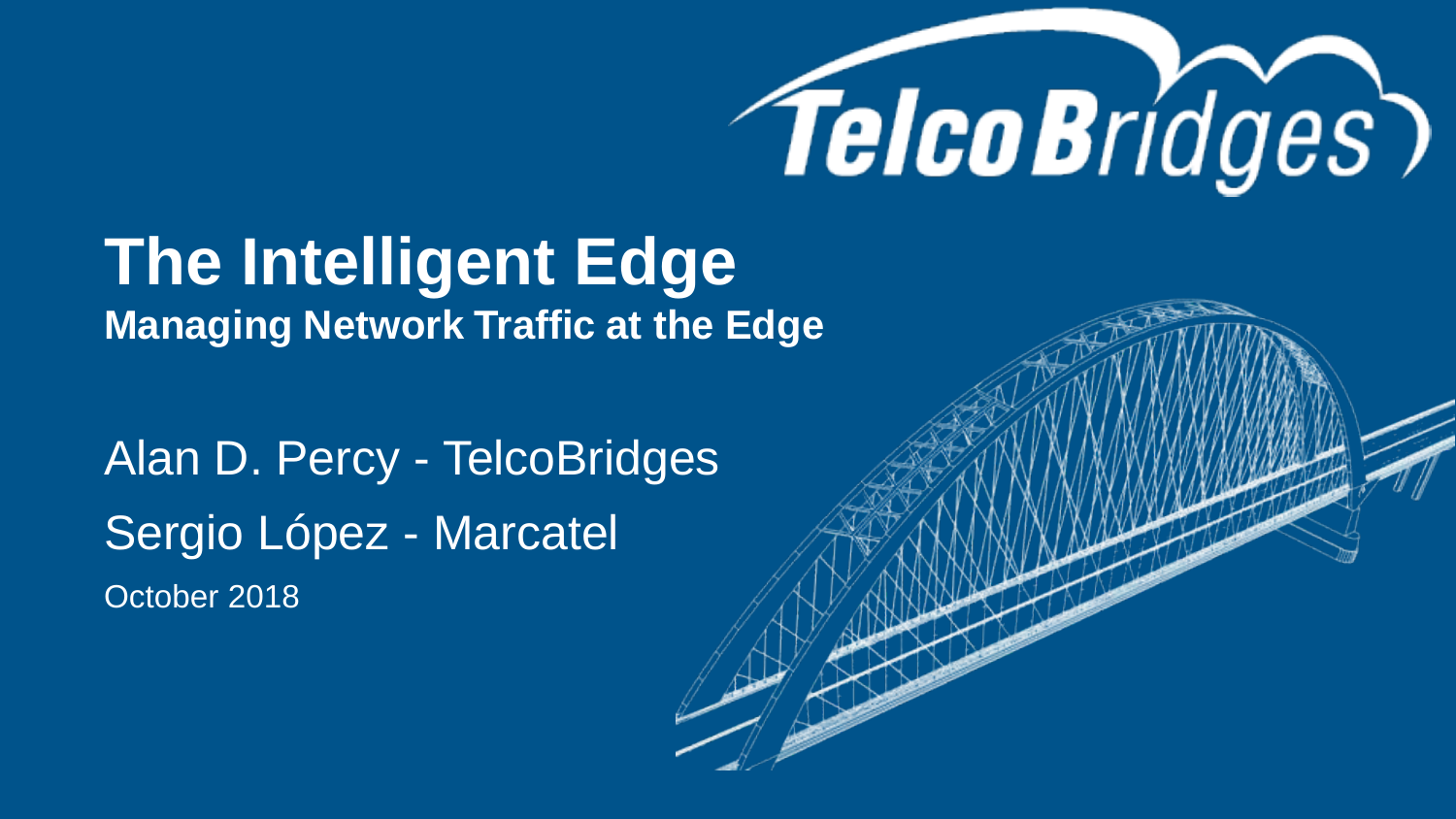### The Intelligent Edge





#### What is it?

#### How Does it Work?

Use Cases?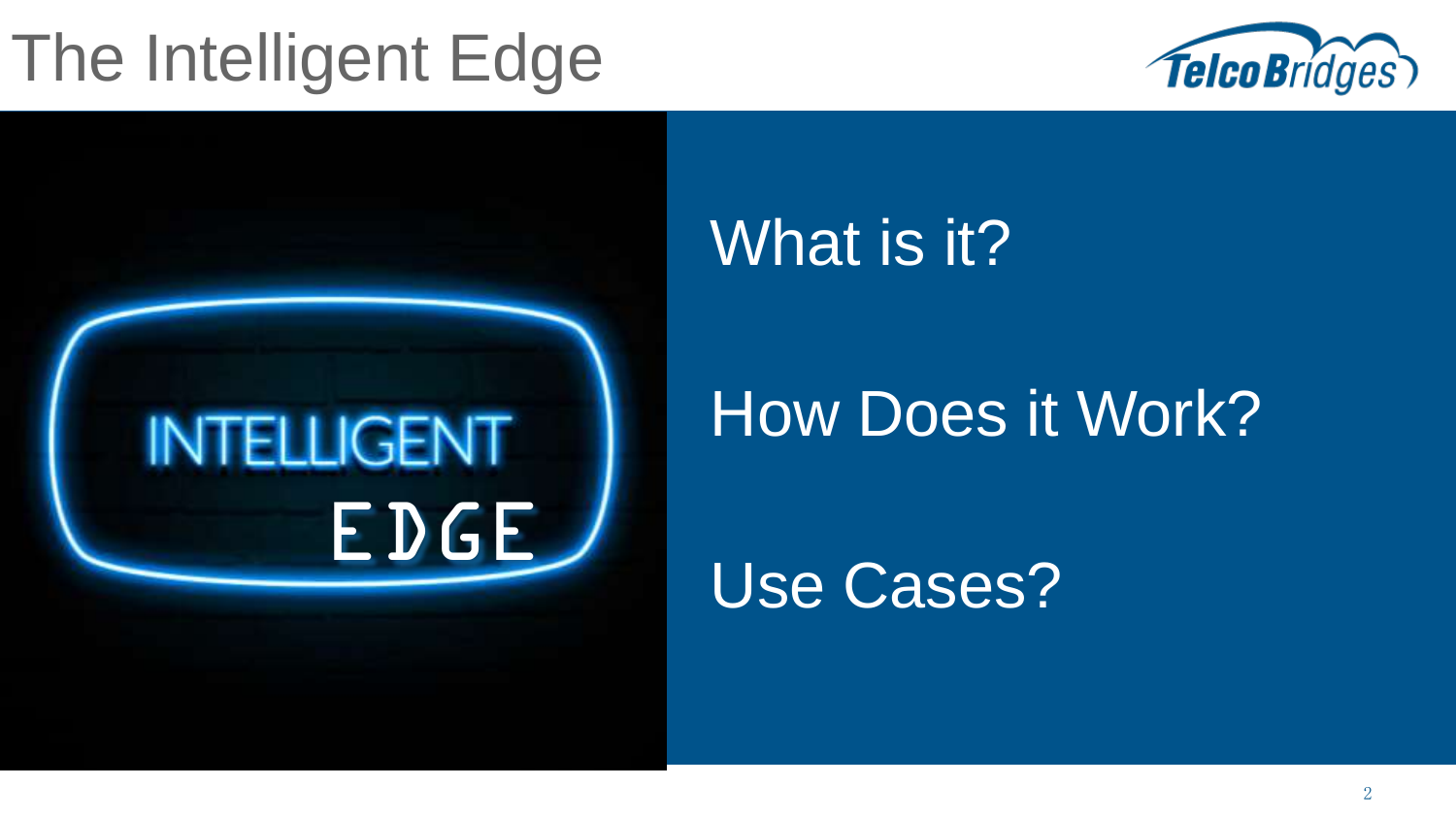## Challenges for CSPs



- Agility Deploying New Services
	- Competing with OTT Services
- Network Traffic Management
- Network Security & Intrusion
- Reliability & Scalability
- Reduction of CPE SKUs
- Cost of Truck Rolls

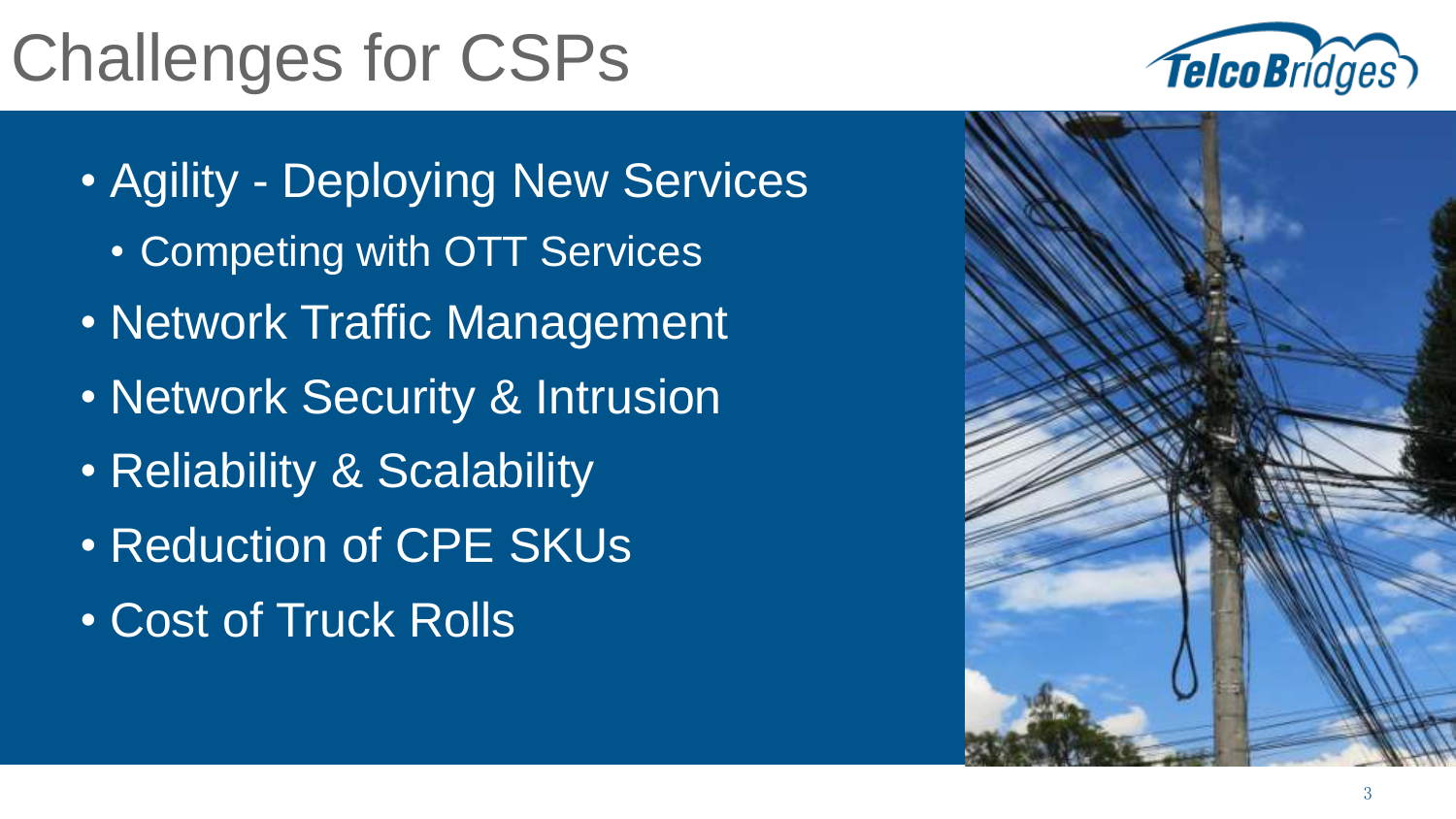## Network Function Virtualization



#### ETSI NFV Framework

- Three core elements:
	- NFVI
	- MANO
	- VNFs



ETSI NFV Framework – graphic from InformIT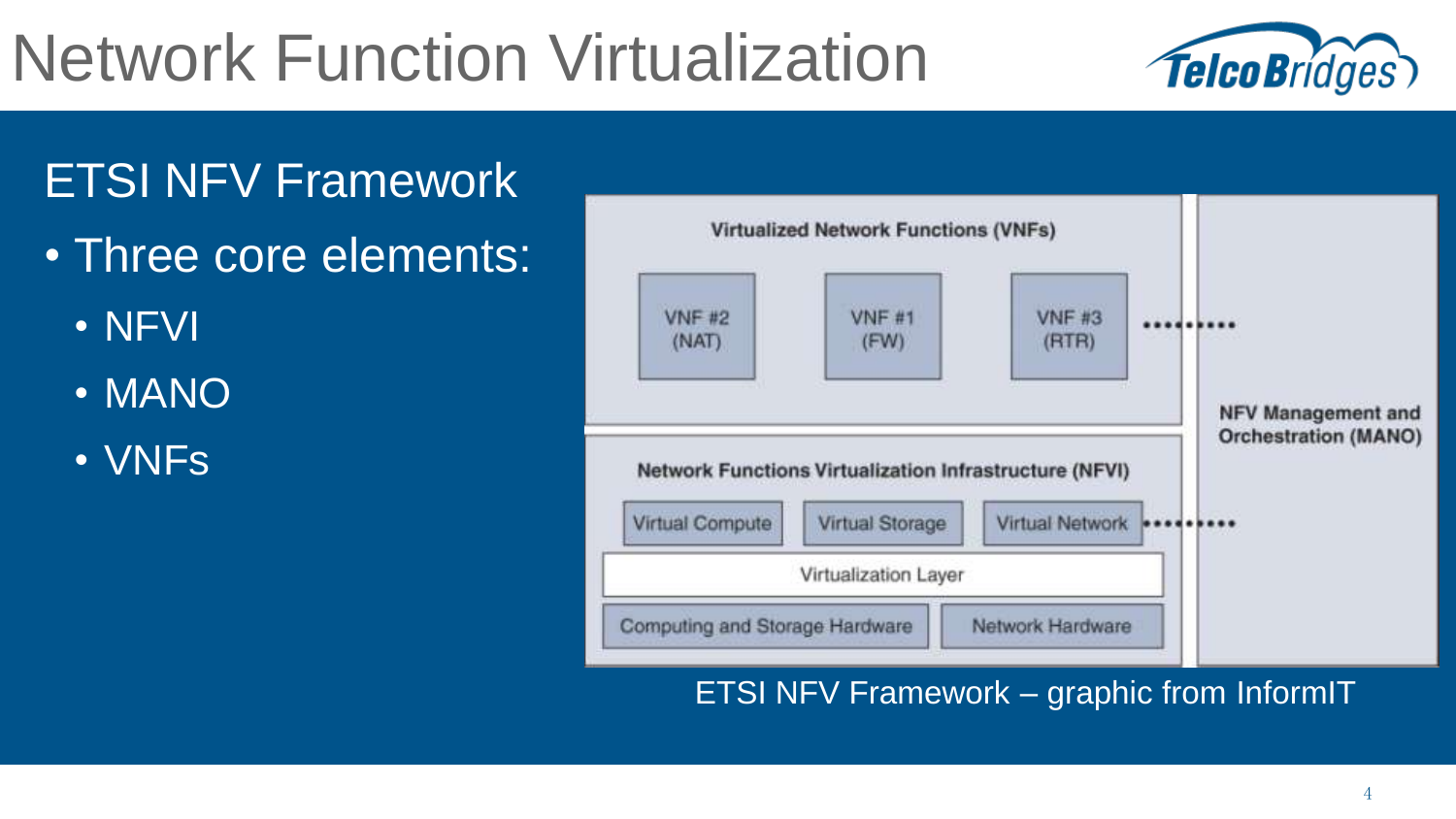#### Virtual Network Functions Market





"The telecom virtual network functions (VNF) market to grow to \$16.4 billion in 2022 at a compound annual growth rate (CAGR) of 45.4 percent."

*International Data Corporation (IDC) report for the global telecom VNF market*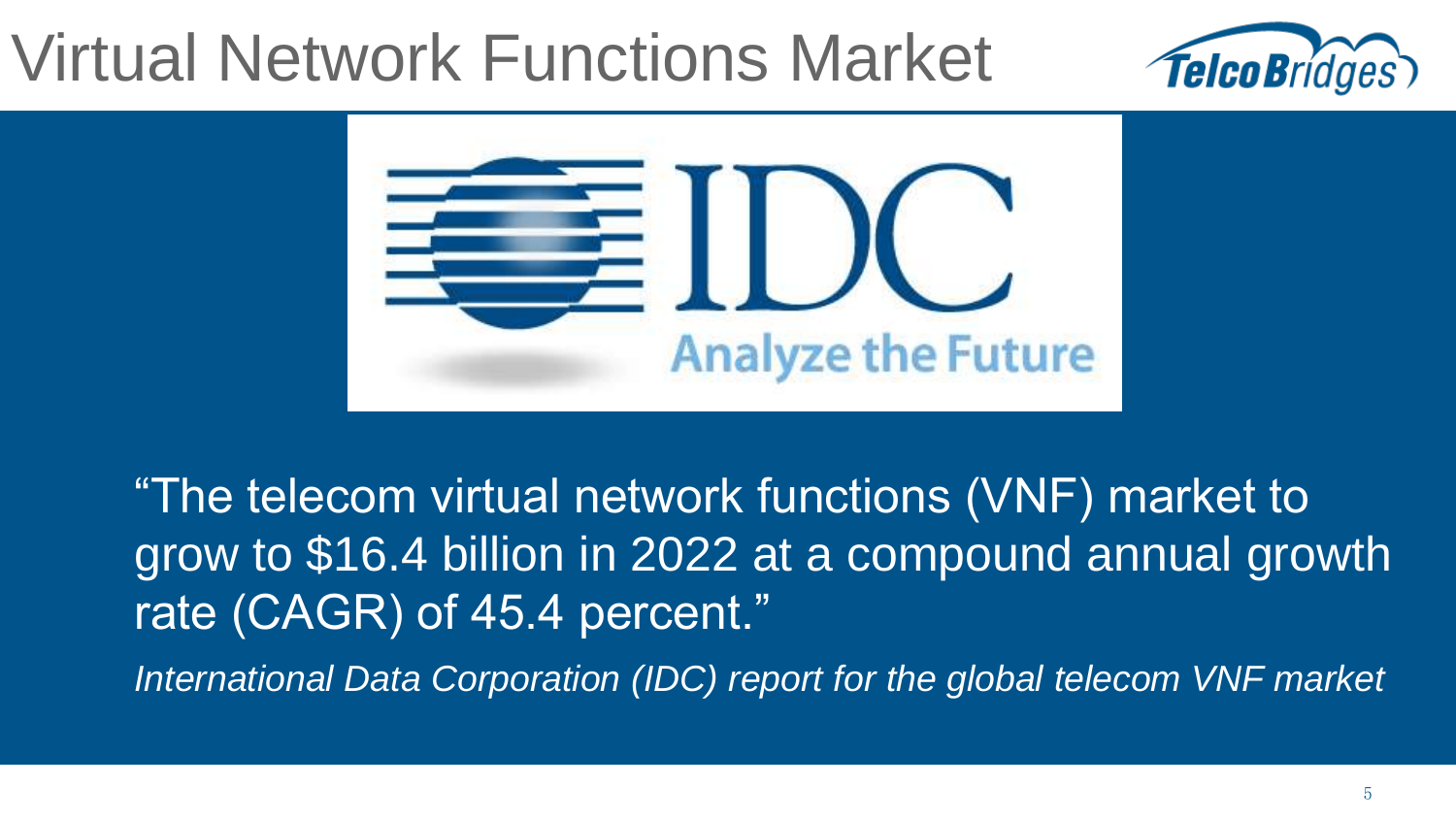## The Intelligent Edge Platforms



#### New uCPE Platforms

- Network termination
- VNF platform
- Orchestration and Management Software
- Range of processing resources

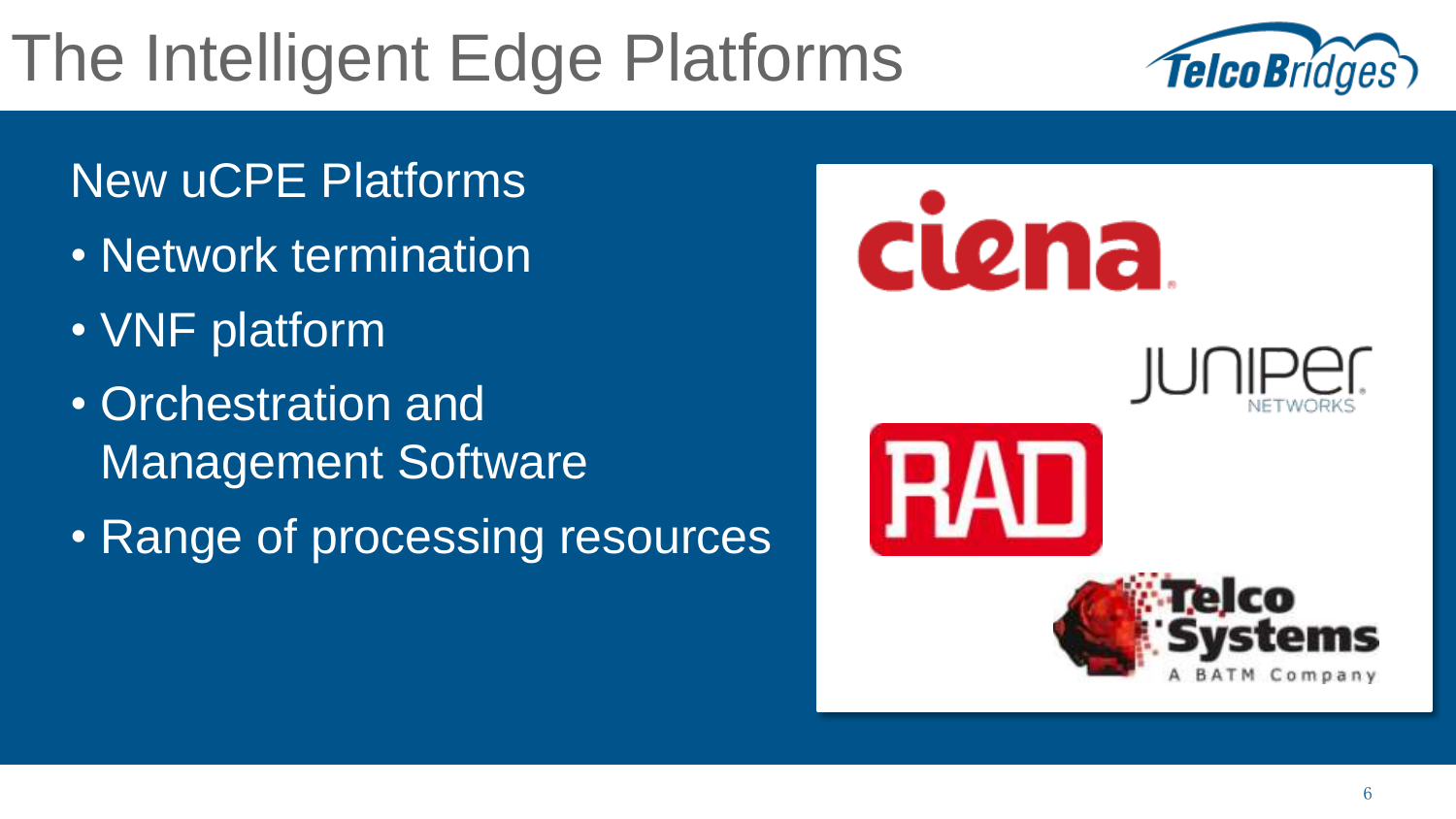#### Intelligent Edge VNF Examples



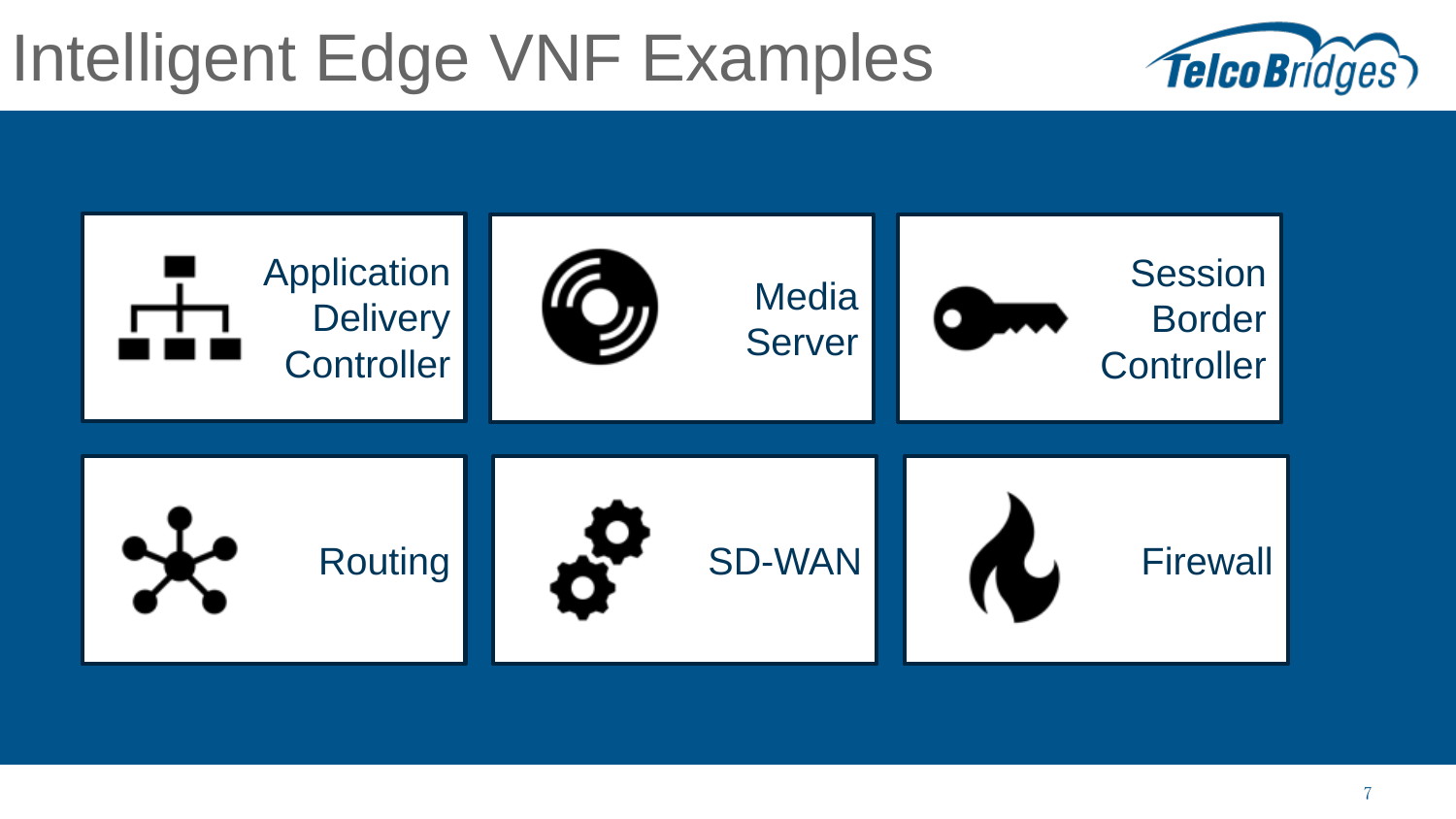## Core vs Edge Debate



Where to put the network intelligence?

- Core
	- Centrally managed
	- Virtualization / Cloud technologies
- Edge
	- At the customer premises
	- Point of demarcation

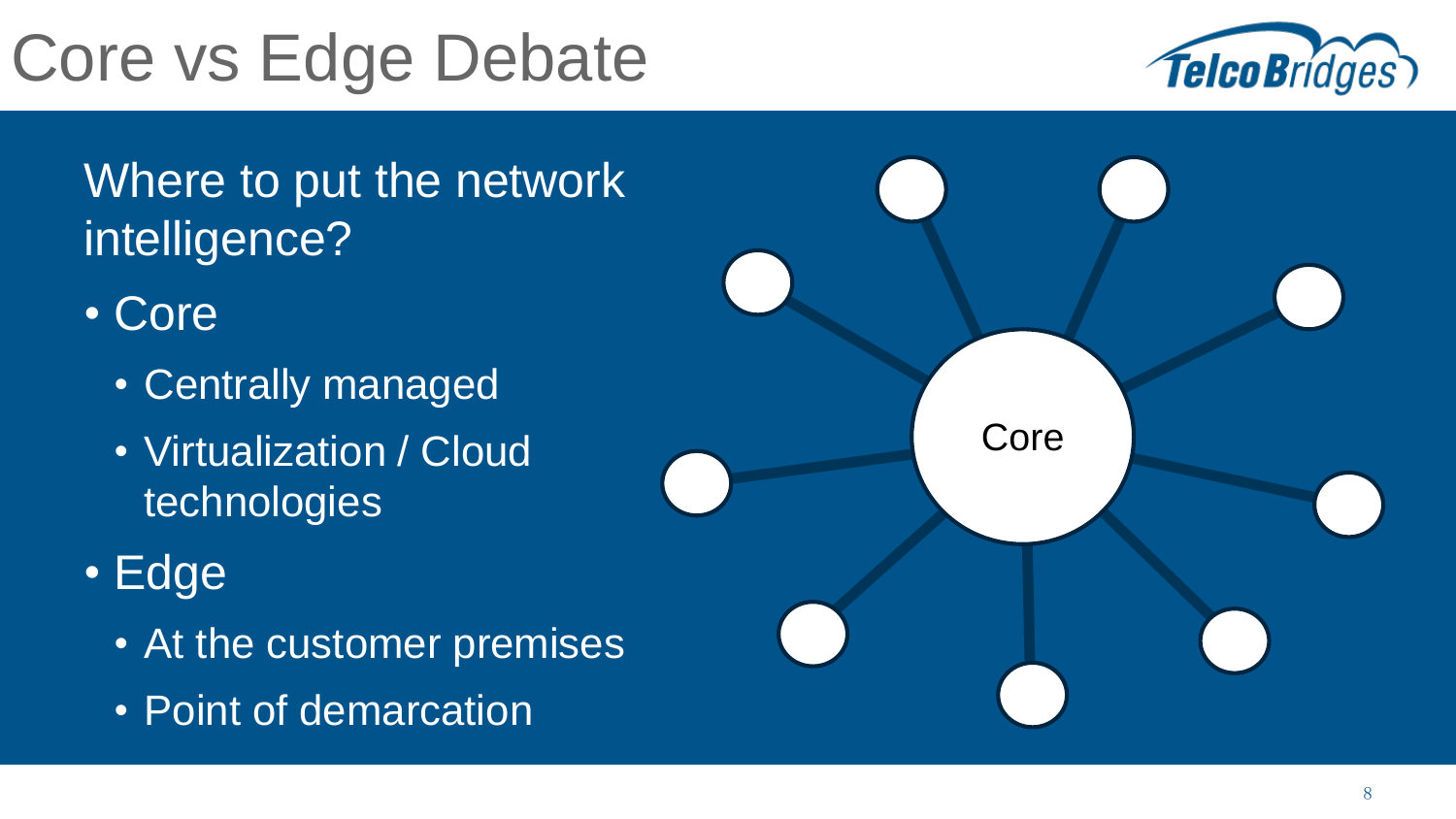### Intelligent Edge Use Cases

- Wireless Micro & Pico Cells
	- Residential
	- Retail
	- Public Spaces
	- Malls
	- Large Venues



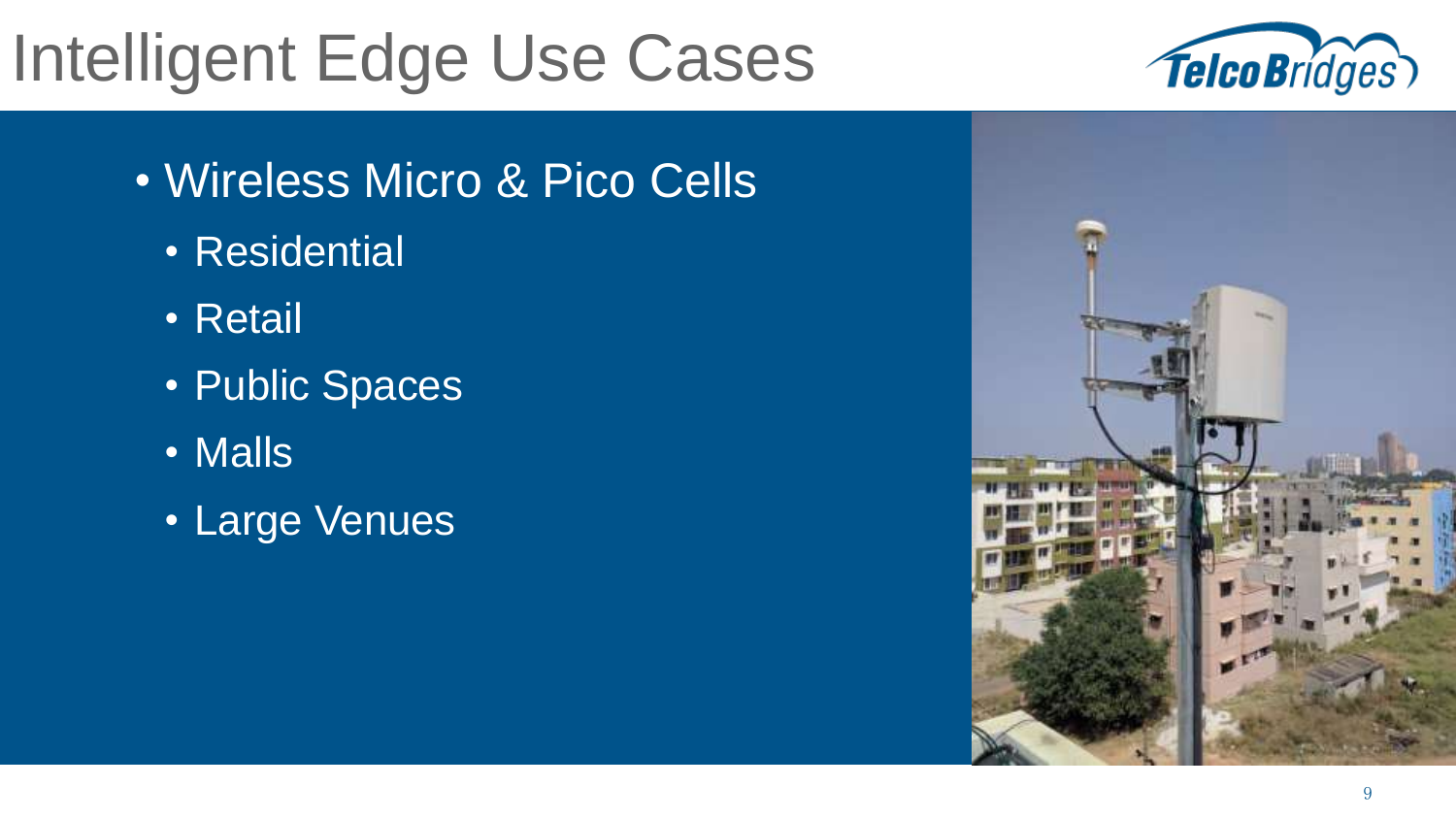## Intelligent Edge Use Cases



#### **Enterprise**

- Network termination
- Encryption/Security
- SD WAN
- POS Systems
- Voice via SIP Trunking

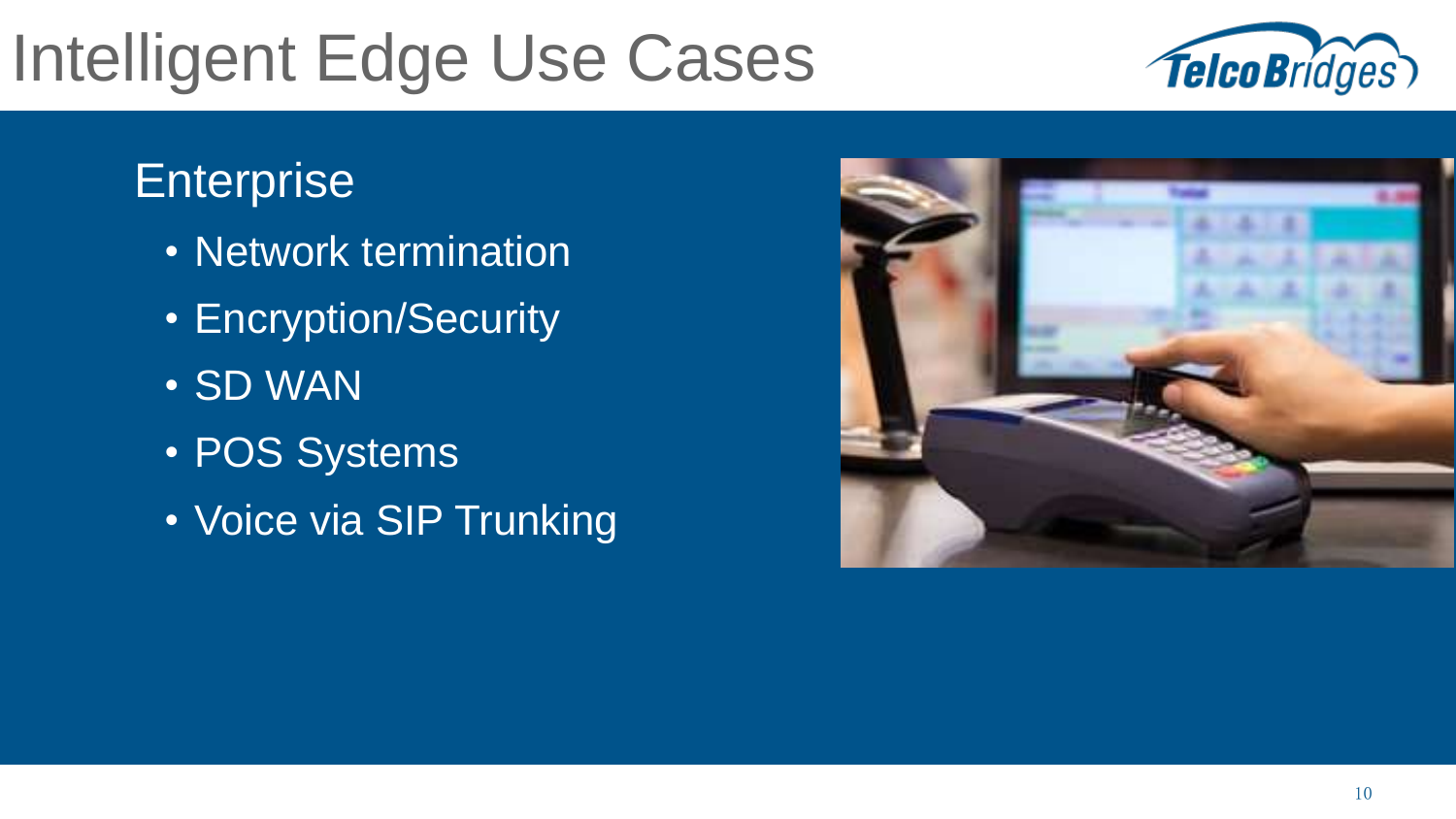### Intelligent Edge Use Cases



Using VNF to create Virtual Business **Gateways** 

- Combining routing, switching, routing and SD-WAN
- Application service delivery
- Traffic Management
- Quality Monitoring

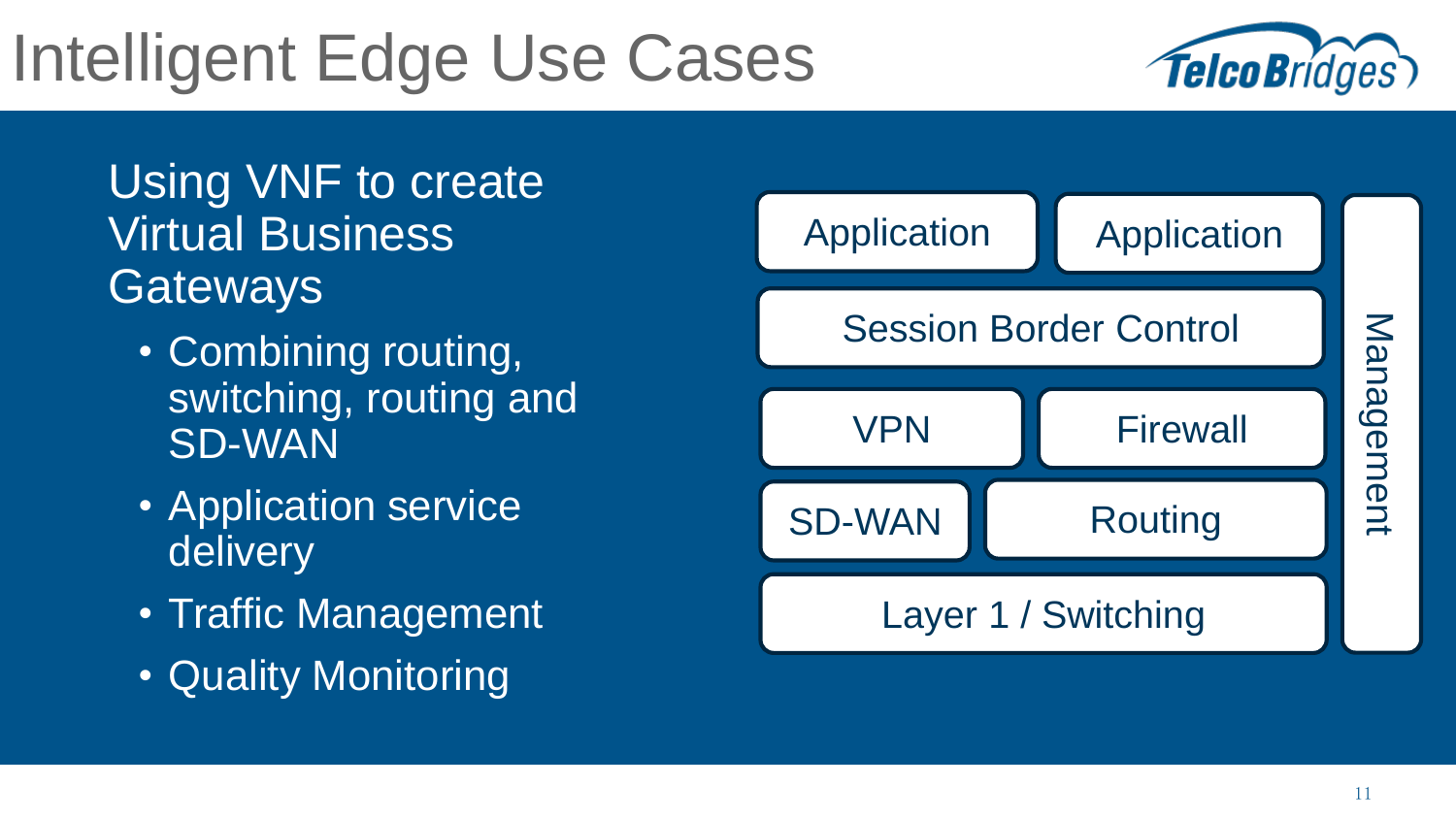

Sergio López Engineering Manager at Marcatel Monterrey Area, Mexico

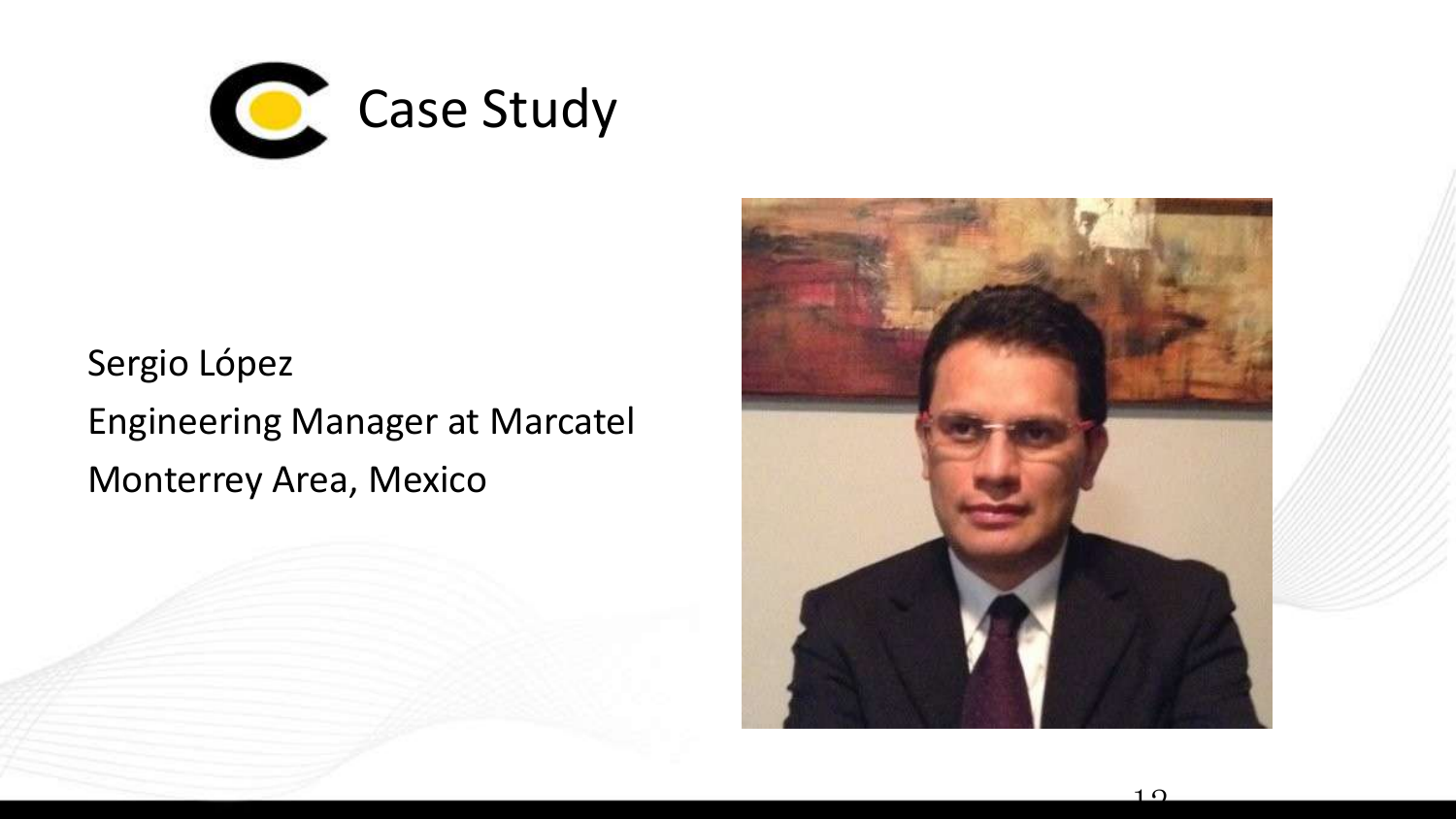

About Marcatel

- Founded in 1994 in Monterrey, Mexico
- Services over 100 countries
- 4,600 km of fiber
- Offers cloud, Internet, contact center and SIP **Trunking**

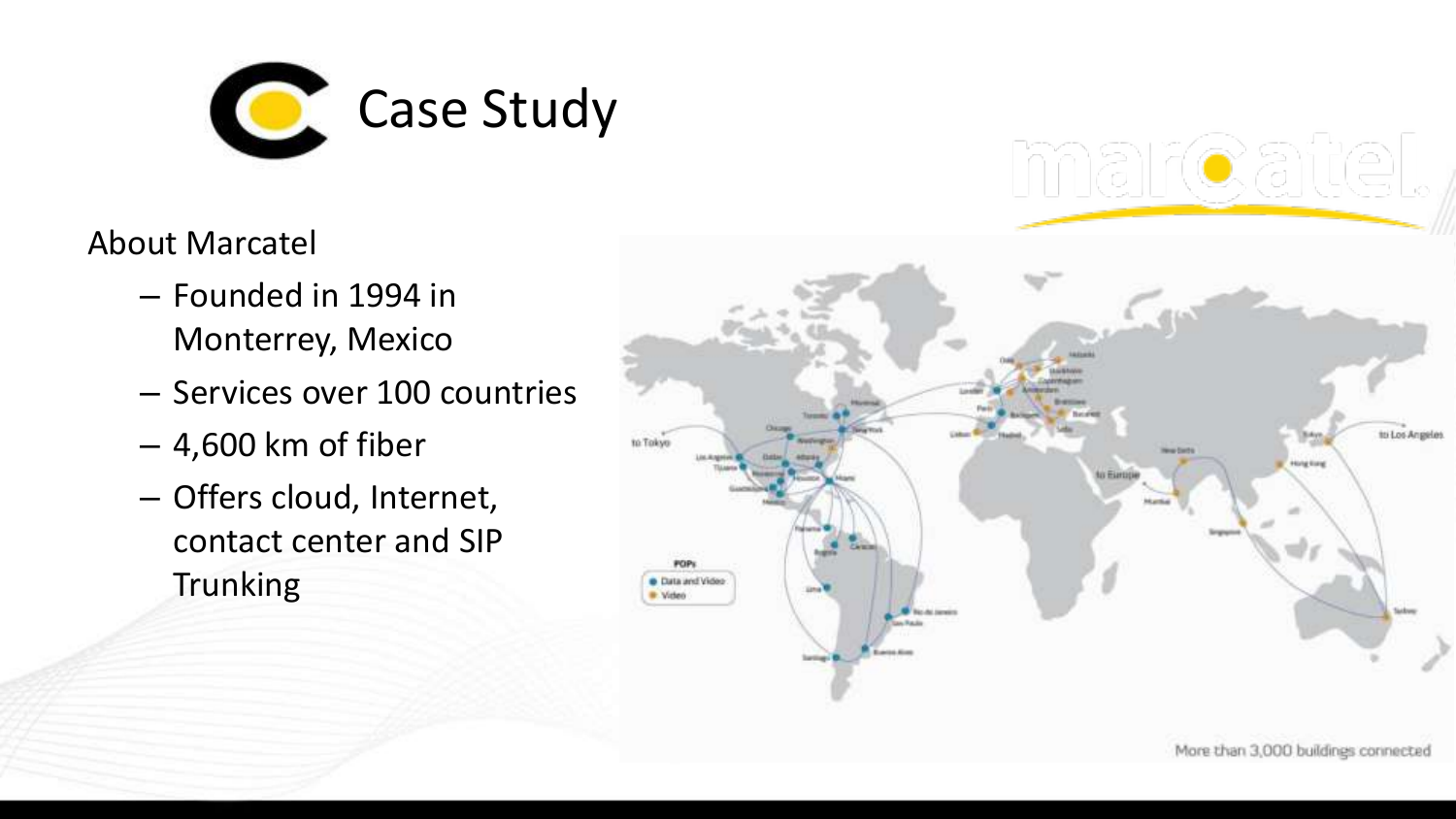

Challenges:

- "Traffic Flood Problem" too much traffic, exceeding SLA
- Needed gracefully call rate limit SIP trunks.
- Can't upgrade core network SBCs to keep up with traffic growth
- Core network upgrades are very costly
- Made more sense to manage traffic at the edge of the network
- Cost of SBC for the edge of the network
- Modifications to routing and Display Name are difficult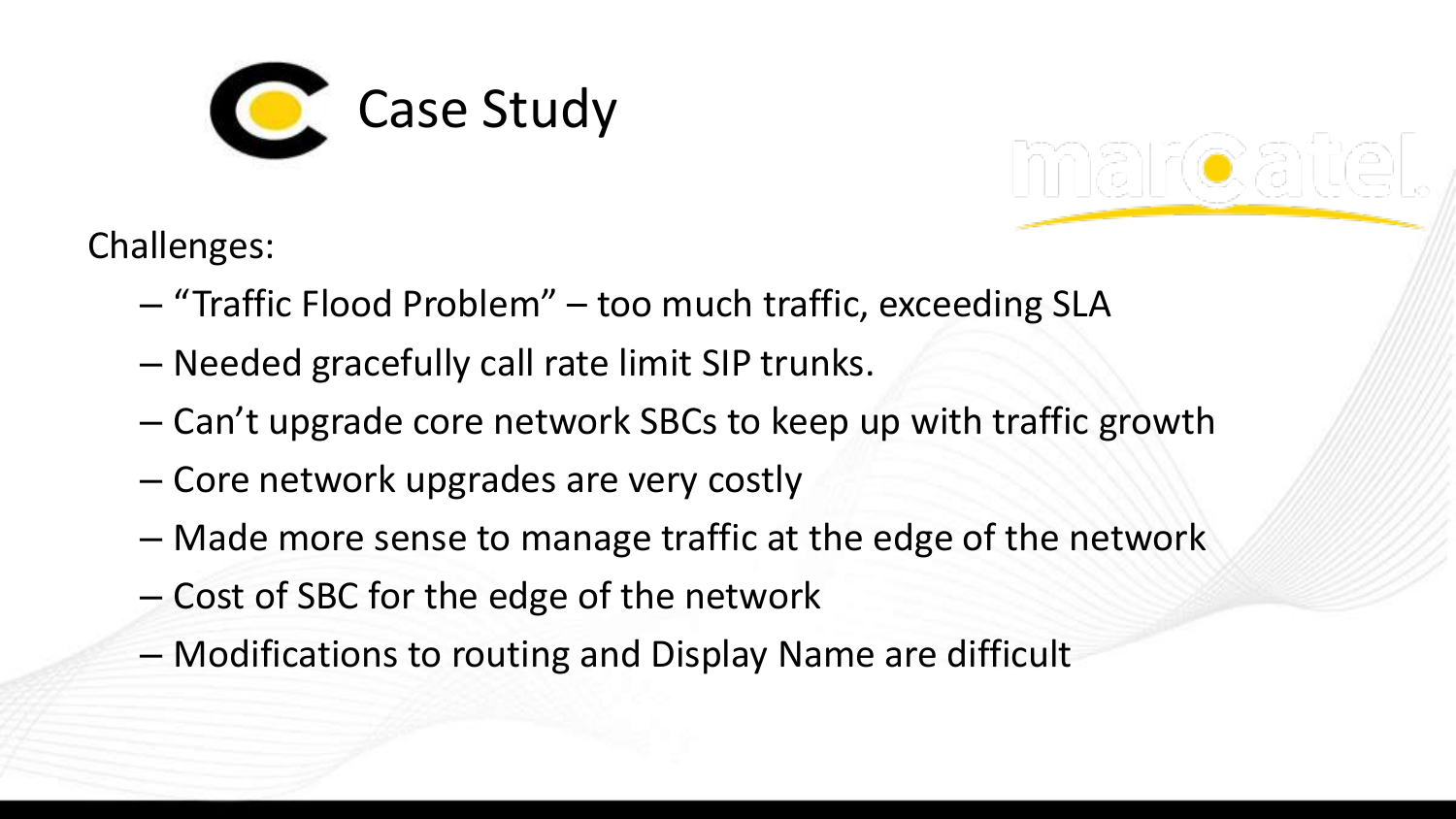

Solution:

- SBC at customer premises with call rate limiting
- Enforcing call rates per SLA
- DOS/DDOS Protection
- Call routing
- Display Name Substitution
- Centrally managed
- Easy to install and maintain

Session Border Controller Call Rate Limiting

SLA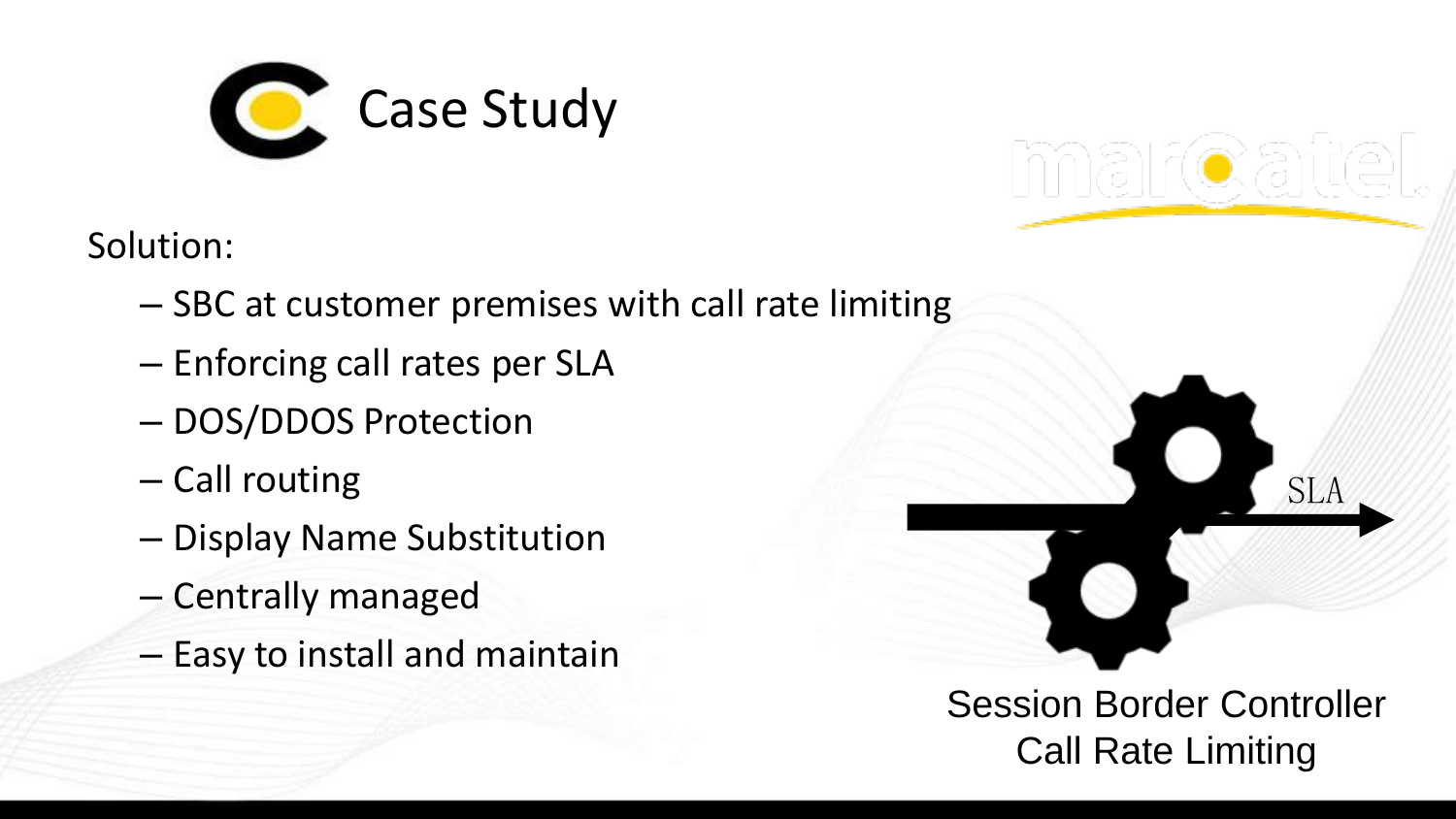Solution:

mar<sub>C</sub>atel.

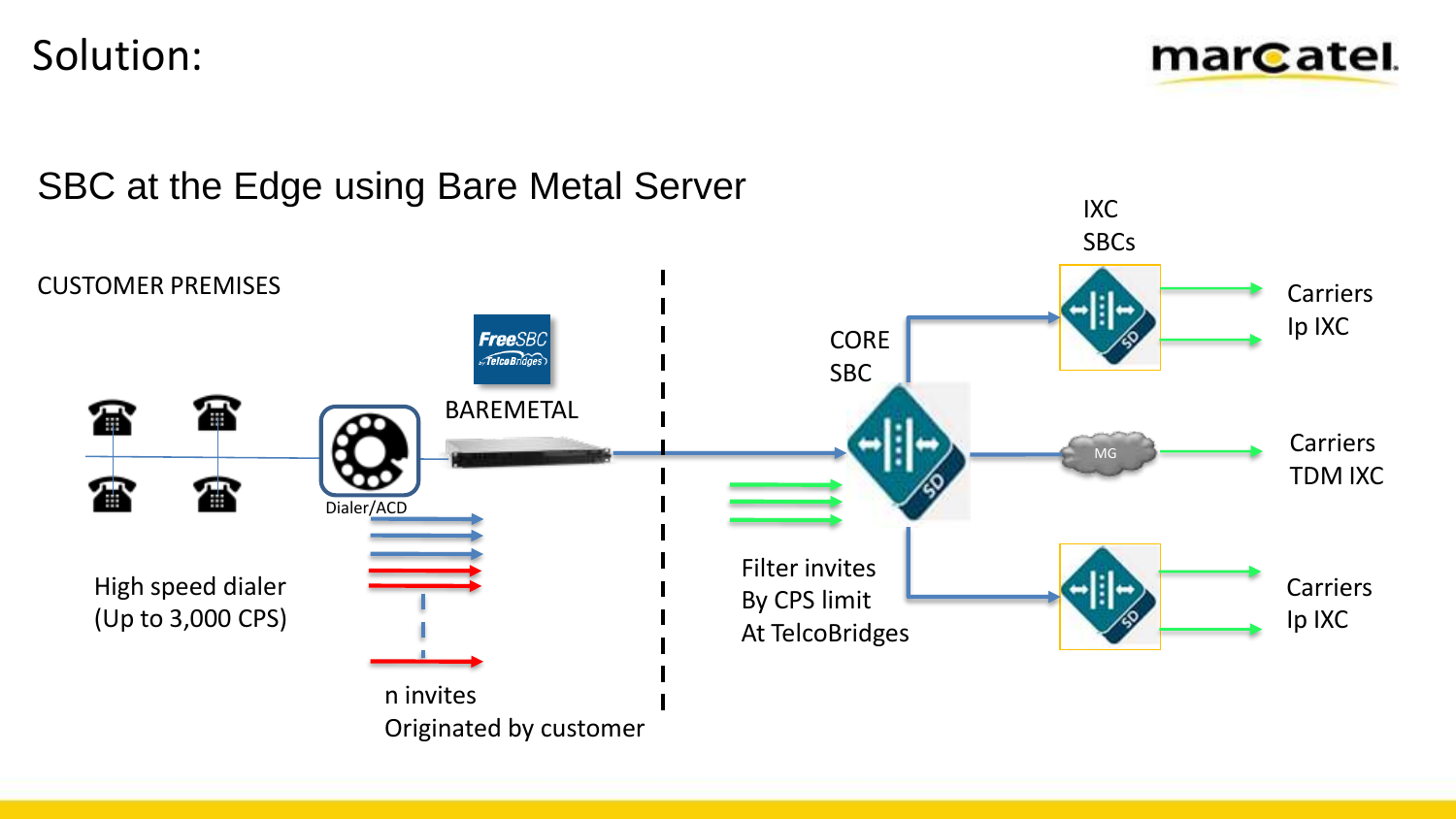

- Leverage ETSI NFV Architecture
- Ciena 3906mvi uCPE
- Fortinet for Firewall & Router
- TelcoBridges FreeSBC as a VNF

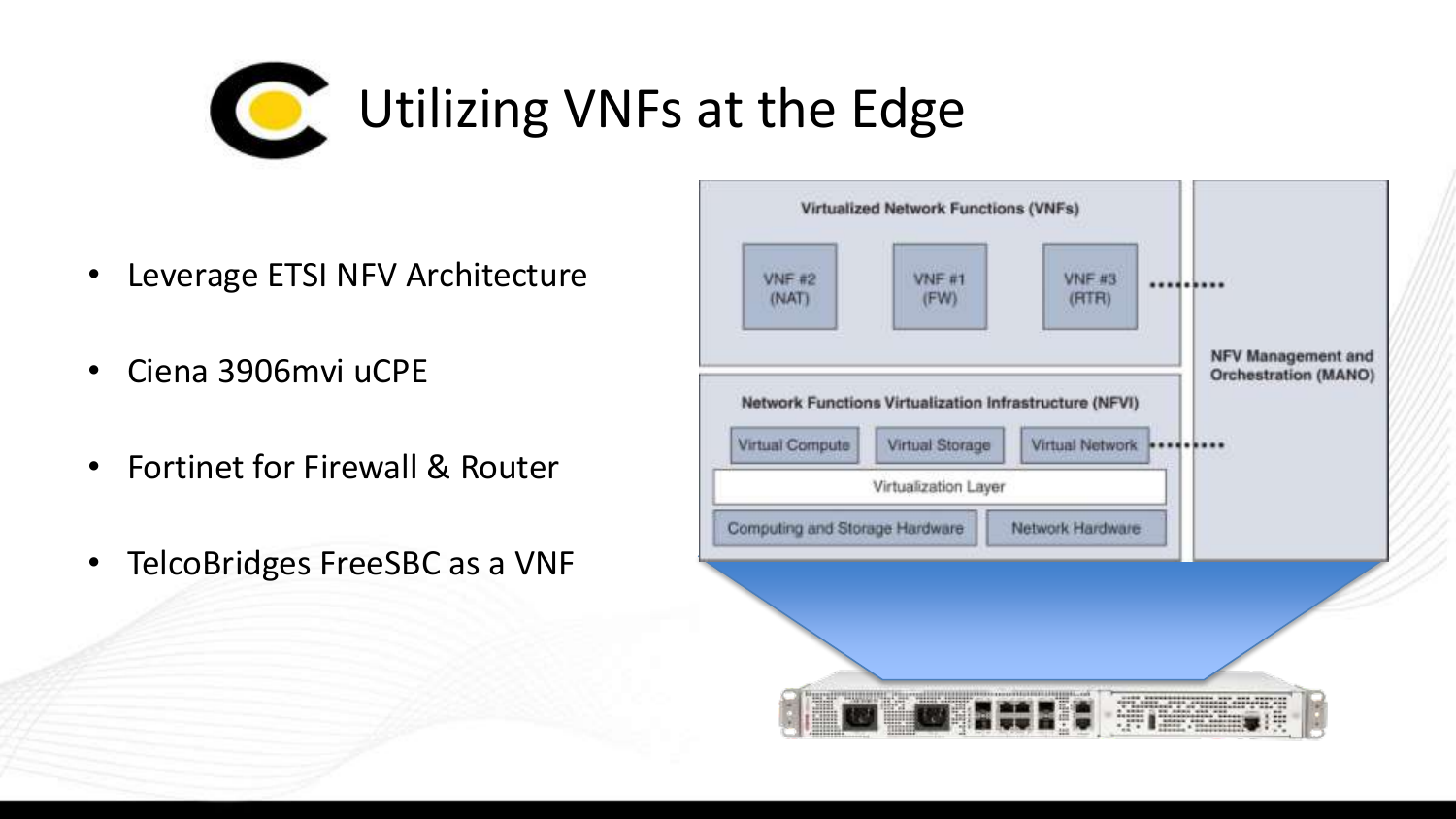Solution:

marcatel.

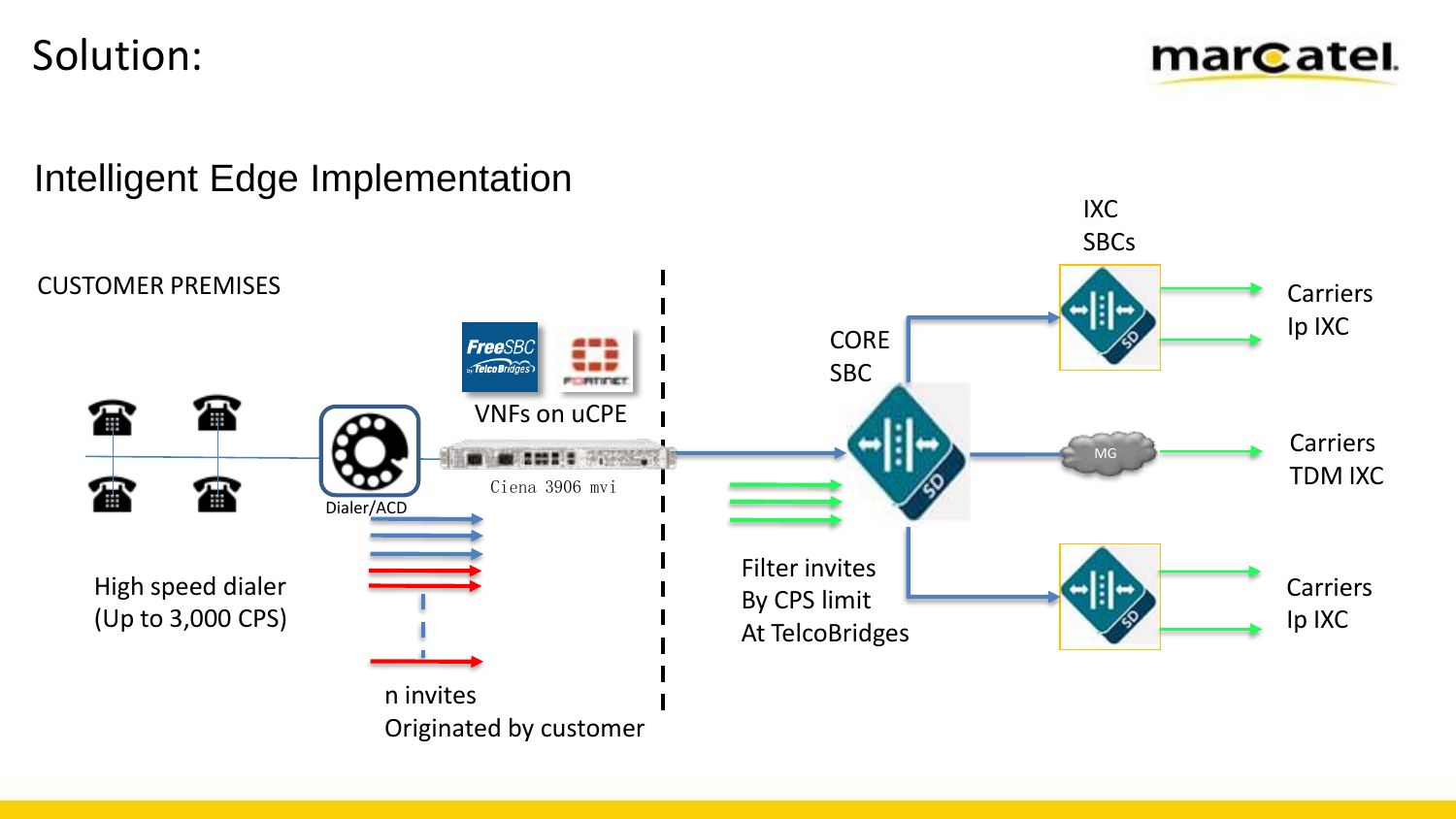

Intelligent Edge Benefits / Results:

- SIP Trunking Customers adhere to SLA – Intelligent and graceful call rate limiting
- Remote management by Marcatel Network Operations
- Calling party modification simplification
- Avoided expensive upgrades to core network
- Flexible scaling to fit customer growth
- New opportunities for applications